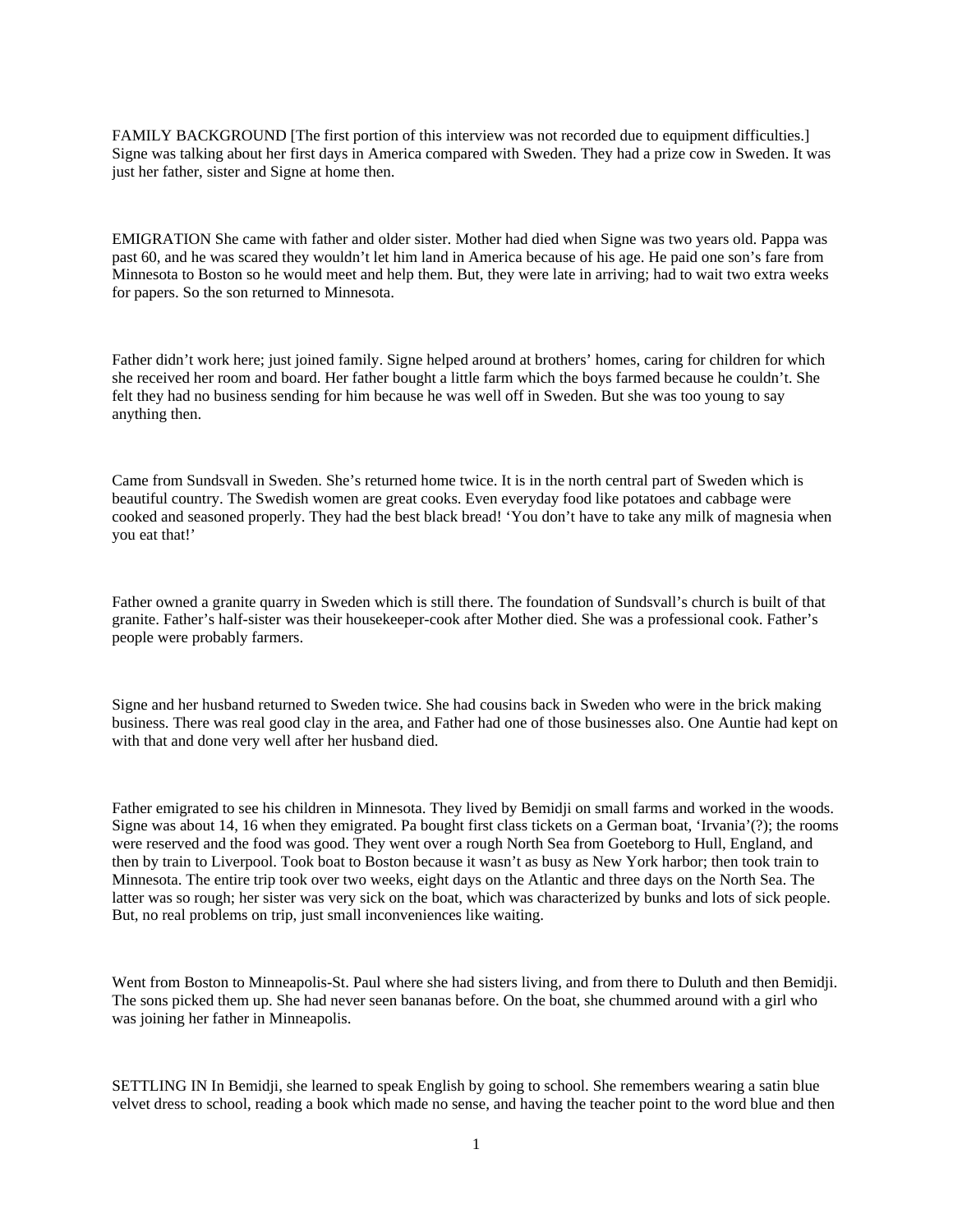to her dress. But Signe had no idea if she was referring to blue, satin, or velvet. Signe was good in Swedish school, so she learned readily in America also. She took care of children in Midwest. Out West, she took up hair work at Thorson's. She wanted to learn something besides childcare. She worked at Thorson's until she married.

There was no Swedish church in Bemidji, only Norwegian, which they attended occasionally. She worked awhile in Bemidji for a doctor's wife who was in real estate business. Signe would go along and help her fix up houses, hang wallpaper, *etc.* Signe learned to speak English quite well as companion-employee to this lady. When her father died, Signe moved to Minneapolis.

Citizenship was attained before marriage. She wanted to be an American citizen but was very scared before the judge. Her English was pretty good; he was nice and asked only a couple of questions; and she got her papers.

MARRIAGE She and her husband worked together on a small farm on McNeil Island. He had worked in the woods for Milwaukee Railroad. Then he attended Lincoln High School to learn algebra, etc., in order to do inspection work in the lumber business. He did very well at his job. For entertainment, they went to shows if they could afford it. Gave older boy music lessons because he was talented. Dancing was popular in Sweden as was reading.

SWEDISH CUSTOMS They attended some Valhalla celebrations, but they both were pretty young when they emigrated, so didn't keep up with the Swedish traditions except at Christmas time. They never subscribed to any Swedish newspapers, but read American papers. Besides Valhalla, there were few Swedish connections. Their close friends were from her husband's business connection. At Christmas she would cook lutefisk. Her daughter-in-law, Dorothy, is Scotch and ate lutefisk when first engaged to Robert. After marriage, when she was family, she decided not to be polite and eat it. But Robert likes lutefisk.

Signe has belonged to First Lutheran Church for many years.

Medical care was good when her children were born. Had a doctor, although she had to come early from McNeil Island and stay in Tacoma. Husband had ten acres of land there purchased before they were married. They built a house and lived there.

Signe still knits and crochets, skills she learned as a child when they had to knit their own stockings.

Speaking Swedish. She still speaks Swedish. Recites 'Fader vaar….'.

FAMILY BACKGROUND Full name is Signe Amalia [Emilie ?] Ohberg Carlson (Mrs. Anton Carlson). Born in Sundsvall, Sweden in 1887. She was 91 years old at the time of the interview. Doesn't remember mother's name; she died when Signe was two years old. Her father, Malcolm Ohberg, kept up the farm. He was really a businessman but had a farm too. After her mother died, his oldest sister came to the farm and raised the children. There were four girls and one boy. Father had been married before. He had two girls and two boys by the first marriage who were grown up and gone. The boys had gone to America but the girls married and stayed in Sweden.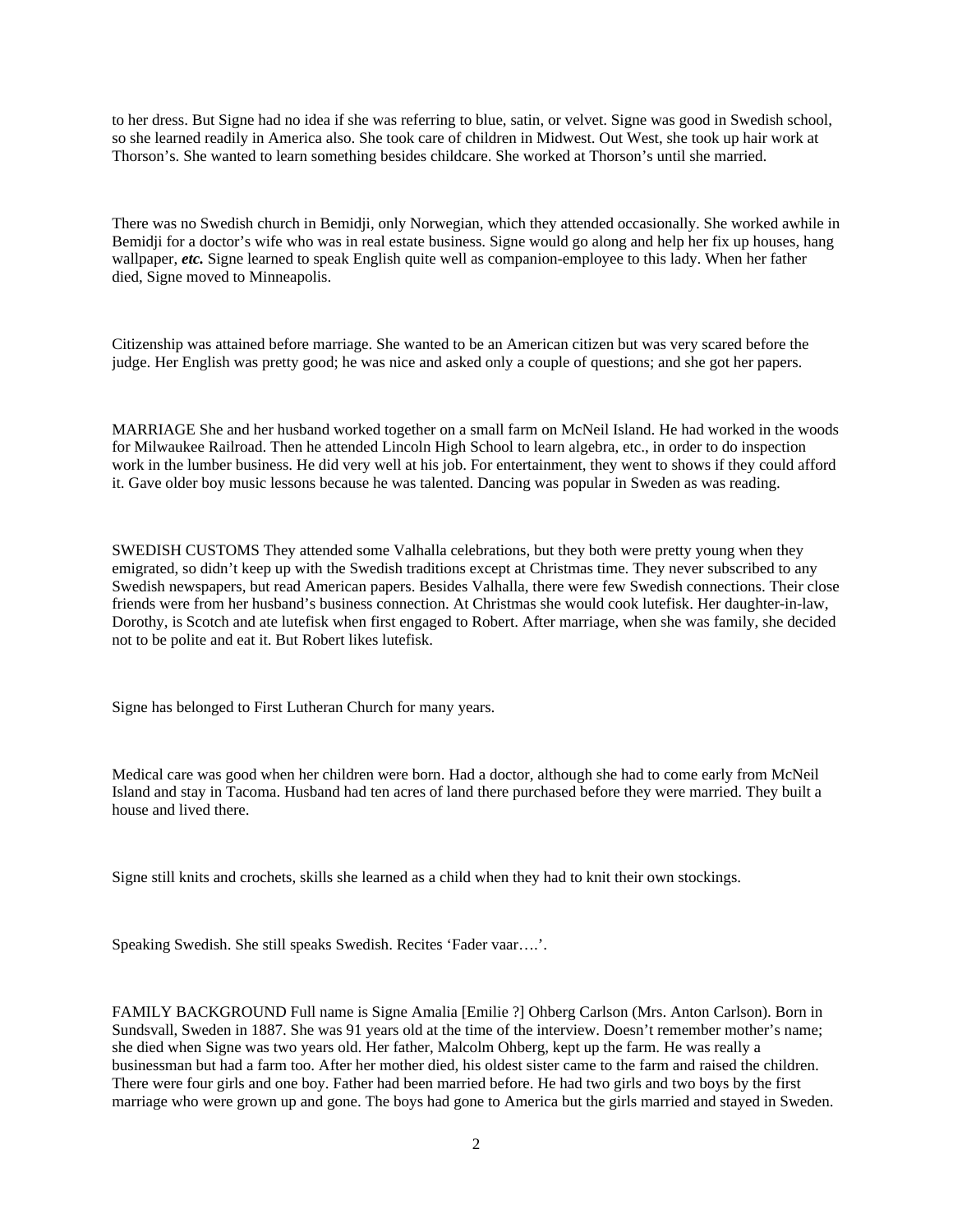Signe was the youngest of all nine children.

Doesn't remember grandparents.

The family name was a regular name. Father came from southern part, but northern part was booming so he came to start a business. He made bricks for houses; uncle was in that business also. Good clay in that country. The big Lutheran Church in Sundsvall is made of father 's and uncle's bricks. Father bought a farm with granite rocks which were hewed, smoothed and sold for house and church foundations. Also, the biggest building in town has his bricks and granite in its structure. The home farm was a beautiful place within the city limit. Sold this place. The law in Sweden, if mother or father died, the children at the age of 17 or 18 could demand the dead parent's inheritance. Brothers wanted to emigrate to America, so the farm was sold to pay them.

SCHOOL Signe attended school and was confirmed in Sweden.

EMIGRATION Signe was about 14-15 when she came to America with her father and sister. The others [two halfbrothers and at least three sisters] were already here. Dad wanted to retire. The boys wrote and told how wonderful it was in America. 'Well, it wasn't. Not at that time.' Boys took up homesteads around Bemidji, Minnesota and worked as loggers.

TRIP They left from G��teborg and went over the North Sea to Hull, England, then across the Atlantic on a big German boat, 'Irvania' (?). She and her father weren't seasick, but sister was. Landed in Boston. No trouble. The boys had arranged everything and Pappa had money. Came in the fall and the ocean was rather rough. She met another girl on boat and they had a fun time investigating the boat. Had brought some clothing, but left a lot of clothes and remainder of goods in Sweden. They were allowed five trunks for the three people. So they brought two, three feather beds, clothes and 'fjell' (? a sheepskin cover). The brother's wives took the beds and fjell plus some homemade ………..(?). Dad didn't really make a new home in Minnesota because he had two sons and one daughter married and with homes around Bemidji. Signe stayed with one of the brothers and helped with a new baby. Next spring, she moved to Minneapolis to one of her sister's. She got a house job caring for children.

Then she came out West to Tacoma; she had two married sisters living here. She surprised them. One sister lived in the Midland area on a 10-20 acre farm. They wrote continually and asked her to come. So she finally wrote back 'If you want to find out some more about my father, I'll tell you more when I come out to see you'. They didn't realize Signe was serious. She saved enough money [\$75-80] to buy a train ticket. She arrived in Tacoma on a Saturday night in the springtime with only the Midland address on Golden Given Road. There was bus service to that area, but it was a long walk to the house from the bus stop, and the road was barely fit for lumber wagons. The train people called the post office to locate the address. And she hired a horse and buggy taxi to take her to Parkland; there they pinpointed the approximate location of the house. She and the taxi driver walked the final leg of the road. She rapped on the door, brother-in-law answered. Her sister, with her back to the door, was sitting with one child on her lap and the other on a potty.

Signe paid the taxi driver \$10. Sister Tilla was so astonished at her arrival. Other sister, Gurde ?, lived across the road, so they went to visit right away, and she was surprised, too.